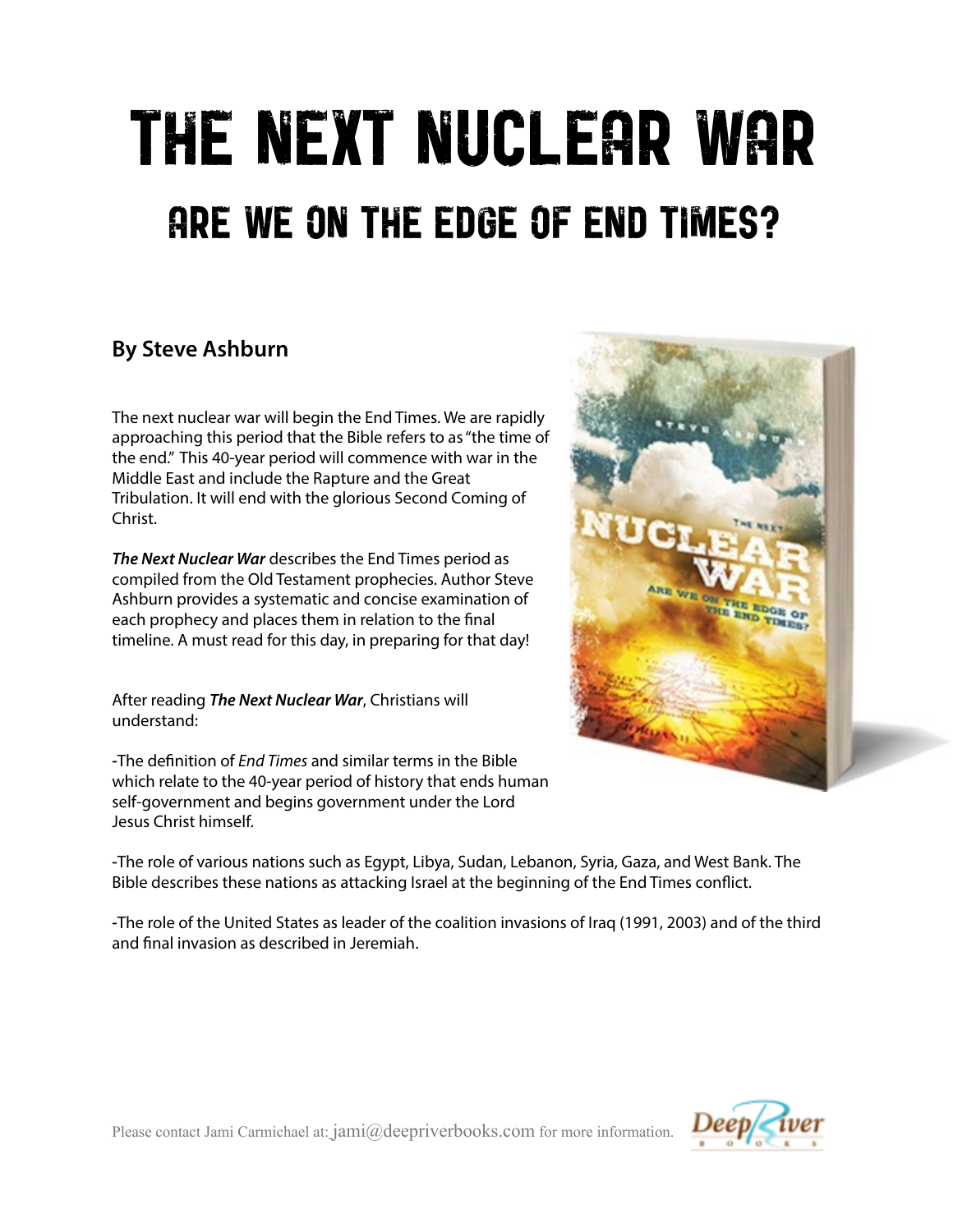

## **Steve Ashburn - Fort Meade, SD**

 A native Texan, Steve Ashburn graduated from Rice University with a bachelors in chemistry and biochemistry, then went on to earn a PhD in chemistry at the University of Illinois at Urbana-Champaign. He now owns his own business, manufacturing diagnostic test strips and computer software. Steve lives in the scenic Black Hills area of South Dakota.

## **Connect with Steve Ashburn:**

www.endtimesrecord.com

## **Endorsements for The Next Nuclear War:**

This is quite a provocative look at things to come from this point to Christ's Second Advent and beyond. In *The Next Nuclear War: Are We on the Edge of the End Times?*, Steve Ashburn provides unique, groundbreaking food for thought, as this generation moves ever closer to the fnal hours of this dispensation. **— Terry James, co-partner in raptureready.com; author of The American Apocalypse** 

*The Next Nuclear War: Are We on the Edge of the End Times?* is a factual presentation of the times in which we live. The author has brought concrete evidence proving Bible prophecy is coming to pass in this present generation. Mr. Ashburn has brilliantly tied in biblical history and made the connections to the coming events which have not yet been fulflled. This book is a must read for anyone who doesn't know about the future Psalm 83 and Ezekiel 38 wars yet to be fought. **— Frank DiMora, author of The Last Chronicles of Planet Earth**

Please contact Jami Carmichael at:  $jami@deepriverbooks.com$  for more information.

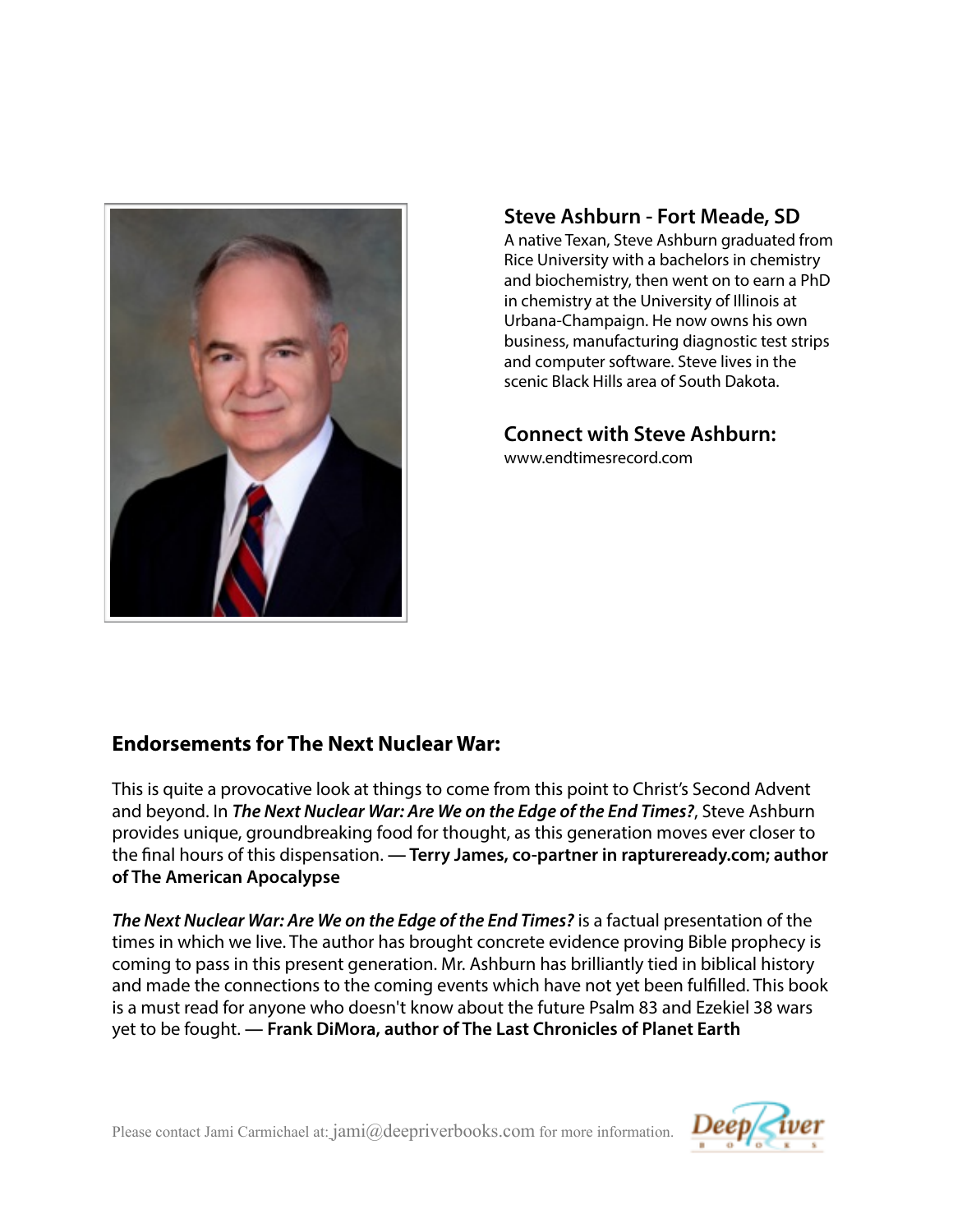# **Suggested Interview Questions for Steve Ashburn, Author of The Next Nuclear War:**

#### **1. What is the "End Times?"**

The forty-year period of time beginning with the destruction of Egypt as prophesied in Ezekiel 29–30; also referred to the last days or latter years. This period includes the rapture (see below) and the invasion of Israel by "the kingdom of the north" (Ezekiel 38–39), and ends after the seven-year tribulation period.

#### **2. How do you know we are living in this time?**

We're not quite there yet. This period begins with a nuclear war in the Middle East, as outlined generally in Psalm 83 and specifcally in other Old Testament chapters.

#### **3. Why does the Bible say there will be a nuclear war in the Middle East?**

Psalm 83 describes this war in general, whereas judgment on specifc nations is recorded in Ezekiel, Jeremiah, Isaiah, Obadiah and other books in the Old Testament. After this war, Israel will be established in her ancient land with the original boundaries promised by God to Abraham (Genesis 15:21).

#### **4. Will Israel destroy the Aswan Dam with a nuclear weapon?**

The Aswan dam ("the tower of Syene," Ezekiel 29:10) is so massive that it only can be destroyed with a nuclear weapon. Ezekiel 29-30, 32 describes the resulting food of the Nile as well as the nuclear obliteration of Egypt so that "No foot of man shall pass through it, nor foot of beast shall pass through it, neither shall it be inhabited forty years" (Ezekiel 29:11). Israel is the only nearby power having nuclear weapons.

#### **5. What happens after this war?**

The Bible indicates there will be a period of complacency of unknown length—perhaps several decades—culminating with the rapture. Jesus spoke of this time as being like the days of Noah, when men will be "eating and drinking, marrying and giving in marriage… And knew not until the food came, and took them all away" (Matthew 24:38-39). Israel also will blossom like a rose and become like "the garden of Eden," overfowing with agricultural produce and livestock (Isaiah 51:3; Ezekiel 36:35; Joel 2:23–24) during this period. The rapture, which ends this period of complacency, will take the entire world by surprise.

#### **6. What is the Rapture?**

The rapture is the sudden, invisible return of the Lord Jesus Christ for his church. This will be accompanied by "a shout, with the voice of the archangel, and with the trump of God: and the dead in Christ shall rise frst: Then we which are alive and remain shall be caught up together with them in the clouds, to meet the Lord in the air: and so shall we ever be with the Lord" (1 Thessalonians 4:16–17).